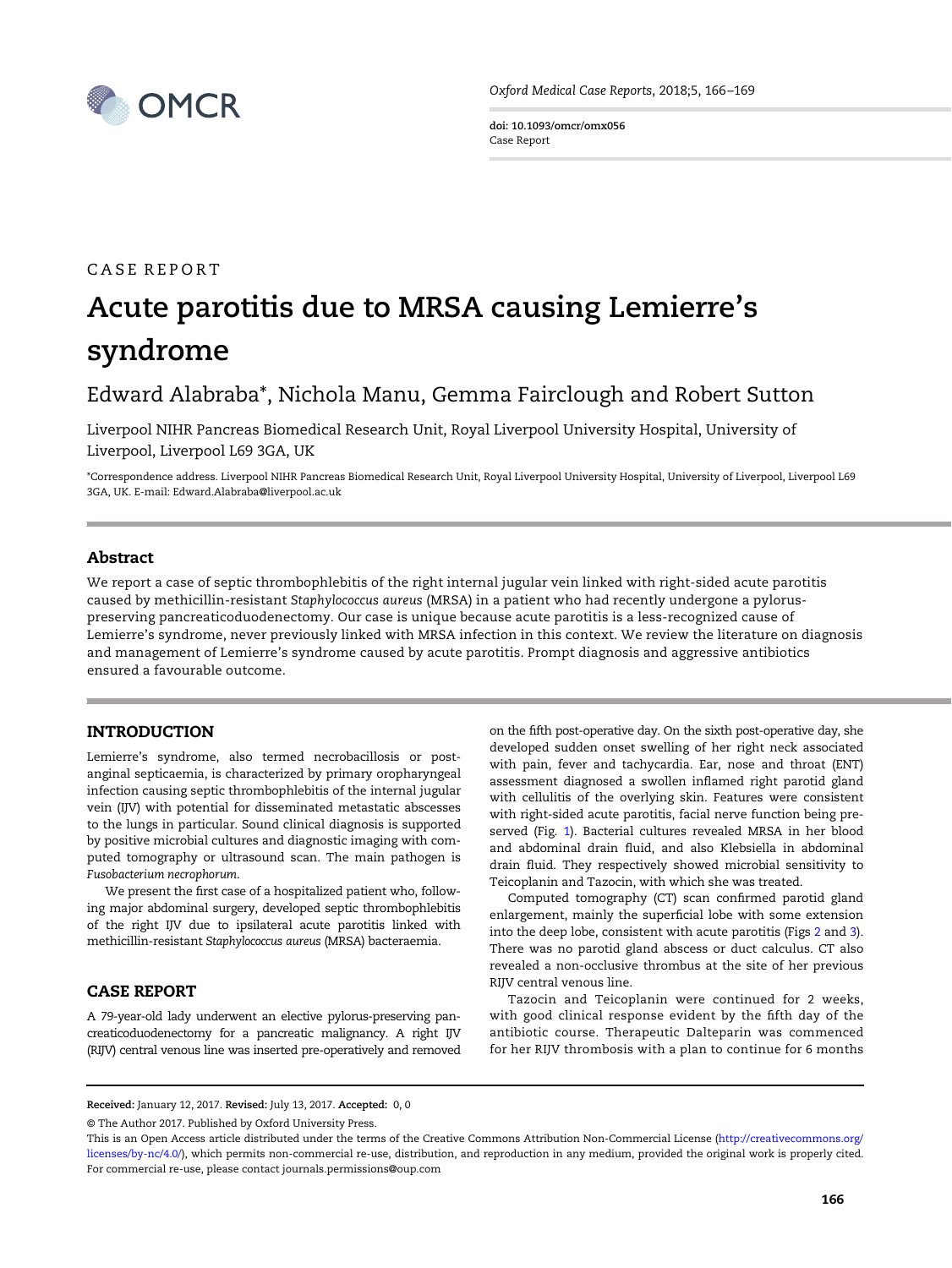<span id="page-1-0"></span>

Figure 1: Medical photograph of right parotid gland swelling. Asymmetry of the neck with enlargement of the right parotid gland (arrowed).



Figure 2: Axial image from a contrast-enhanced neck CT scan. Inflammation involving both the superficial and deep lobes of the right parotid gland (arrowed).

based on haematology advice. She suffered no abdominal or cardiorespiratory post-operative complications and was discharged home the week after finishing her course of antibiotics.

The neck swelling had completely settled when she was reviewed in clinic 4 weeks after discharge.

#### DISCUSSION

Central venous catheterization is the most common cause of IJV thrombosis, and central venous catheter infections usually



Figure 3: Coronal image from a contrast-enhanced neck CT scan. Thrombosis of the right internal jugular vein (black arrow) and inflammation of the right parotid gland (white arrow).

arise from colonization of the catheter tip by Staphylococcus aureus. IJV thrombosis can itself have life-threatening complications but secondary infection of the thrombus may result in septic thrombophlebitis. Septic thrombophlebitis has the hallmark features of venous thrombosis, inflammation and bacteraemia. Lemierre's syndrome describes the unique situation where an infected IJV thrombus arises due to extension of an oropharyngeal infection. The primary localized oropharyngeal infection from which the dangerous systemic septic thrombophlebitis arises is usually pharyngitis caused by F. necrophorum [\[1](#page-2-0)]. Our case is the first report of Lemierre's syndrome due to MRSA-induced bacterial parotitis. Only two reports indexed on Medline have described acute parotitis as the localized primary infection causing Lemierre's syndrome [\[2,](#page-2-0) [3](#page-2-0)]; the patients in both cases presented as emergencies to hospital and were aggressively treated with empiric followed by microbial sensitivity-based antibiotics. One report described a 73-yearold man whose microbial cultures grew F. necrophorum [\[2](#page-2-0)], and the other described a 38-year-old man for whom the causative organism was Streptococcus salivarius [[3\]](#page-2-0). Acute parotitis associated with RIJV thrombosis has also been reported in the absence of bacteraemia [\[4](#page-2-0)] in an otherwise healthy 46-year-old lady who presented to outpatient ENT clinic, had parotitis confirmed by ultrasound with CT scan imaging 48 h after admission additionally showing RIJV thrombosis. All bacterial cultures were negative and her parotitis was successfully treated with empiric antibiotics [\[4](#page-2-0)].

Bacterial parotitis is usually caused by S. aureus [\[5\]](#page-2-0), the methicillin-resistant variety (MRSA) likely to be encountered in hospitalized patients as seen in our case. Eleven publications indexed on Medline have reported a total of 17 cases of MRSAinduced parotitis in hospitalized patients [\[6](#page-2-0)–[10](#page-3-0)], or communityacquired including cases in nursing home residents [[8,](#page-3-0) [11](#page-3-0)–[14](#page-3-0)]. Antibiotic therapy remains the mainstay of treatment for Lemierre's syndromes and has effectively obliterated the incidence of the life-threatening complication of Lemierre's syndromes: septic emboli migration to the lungs. Unlike the previous reports of acute parotitis causing Lemierre's syndrome [[2](#page-2-0), [3](#page-2-0)] in which the patients presented as emergencies to hospital and were thus initially treated with empiric antibiotics, the patient in our case was in post-operative care following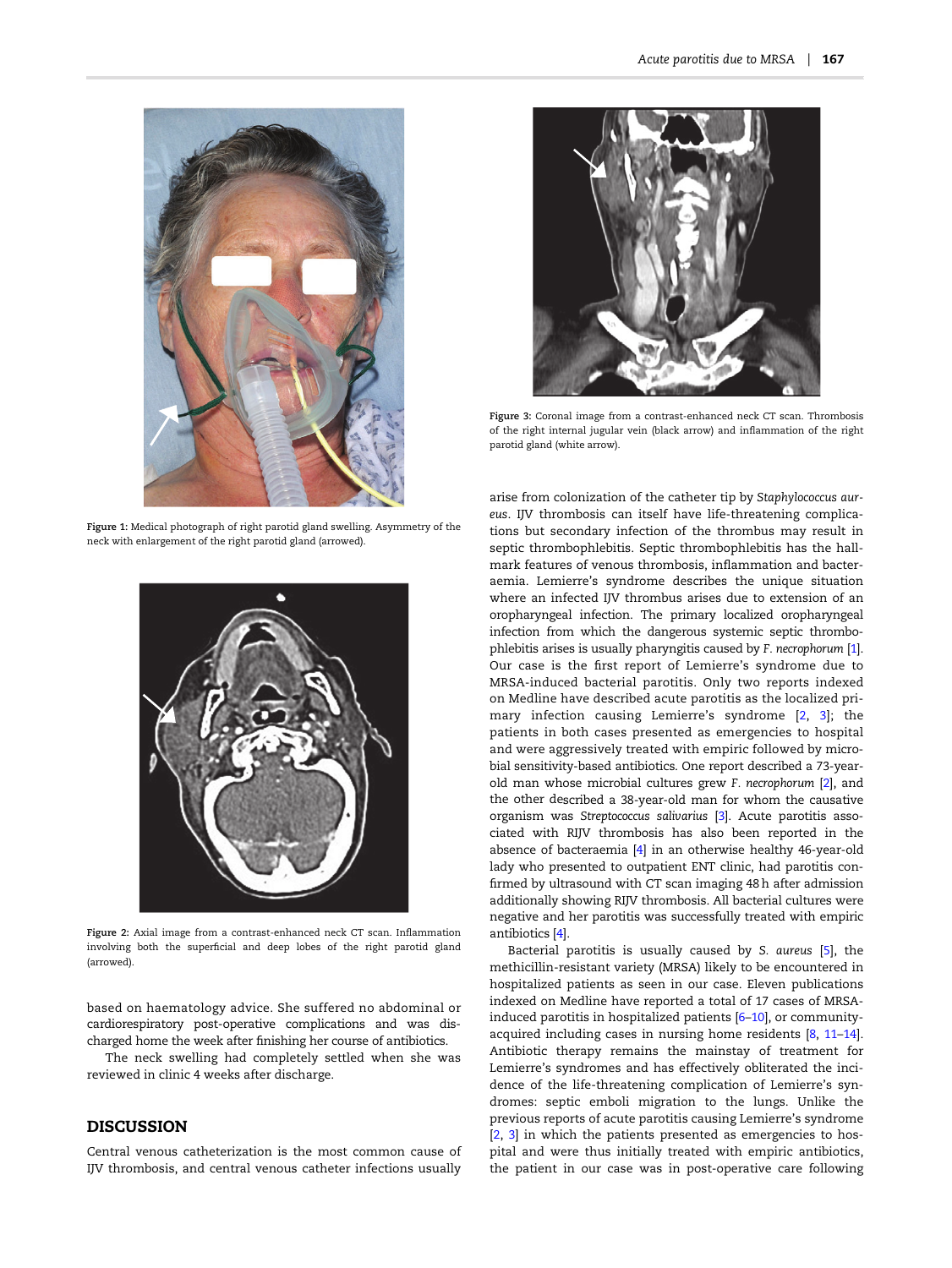<span id="page-2-0"></span>major surgery and so had recent microbial cultures that had grown MRSA whose antibiotic sensitivities were also available. This allowed us to use sensitivity-based antimicrobials from the outset.

The use of anticoagulants in IJV thrombosis linked with oropharyngeal infection remains controversial, largely due to a lack of controlled studies. It has been proposed that anticoagulation should be reserved for cases where thrombosis fails to resolve following treatment of the infection and those cases in which thrombosis is extensive [[15\]](#page-3-0). The incidence of PE is so rare, and that of fatal PE much rarer, in IJV thrombosis [\[16\]](#page-3-0) that there is a good argument for withholding therapeutic anticoagulation. Of the two reported cases of septic thrombophlebitis of IJV secondary to acute parotitis  $[2, 3]$ , the patient in only one case received therapeutic anticoagulation [2], though both were aggressively treated with antibiotics. We chose to anticoagulate our patient because of increased risk of thromboembolism due to risk factors such as recent major surgery and diagnosed malignancy.

Supporting microbial pus cultures are unavailable as we did not identify any discharge from Stensen's duct in our case. Our diagnosis of parotid gland infection precipitating Lemierre's syndrome is consequently based on clinical features, radiological evidence and positive blood culture microbiology. It must be noted that the primary infection in Lemierre's syndrome has usually been pharyngitis accompanied by subtle signs such as pharyngeal hyperaemia [1] rather than frank pharyngeal abscess. Although previous reports have thus ascribed Lemierre's syndrome to oropharyngeal infection without supporting pus cultures, we accept that a limitation of our report is the lack of pus cultures from the parotid gland such that we cannot prove with absolute certainty that the Staphylococcal sepsis was of parotid gland origin. The sceptic may also argue that the observed parotitis in our case was a consequence of MRSA infection caused by the RIJV line. The counterargument to this claim is that unlike reports of IJV septic thrombophlebitis [2, 3] or thrombosis [4] secondary to acute parotitis, there are no reports of acute parotitis caused by IJV line infection. A single case report ascribed clinically suspected parotitis in a patient with an IJV line to migration of the venous catheter outside of the IJV into the soft tissue of the neck [\[17\]](#page-3-0). The acute parotitis, IJV thrombosis and MRSA-septicaemia identified in our case are all unified by the diagnosis of Lemierre's syndrome. Lemierre's syndrome, though rare, offers a much better explanation for the clinical picture than the alternative hypothesis of the three aforementioned pathologies being coincidental independent events. Although F. necrophorum is the typically described pathogen, several recent publications highlight the emerging role of MRSA as a causative agent of Lemierre's syndrome [\[18](#page-3-0)–[23\]](#page-3-0). The recognition of MRSA as a cause of Lemierre's syndrome is important not only to guide the empirical antibiotic treatment but also because community-acquired strains of MRSA are believed to be more virulent than nosocomial MRSA [\[20](#page-3-0)].

The link between acute parotitis and IJV thrombosis may be explained by two mechanisms. The first mechanism based on proximity of the parotid gland to the IJV proposes infection involving the deep lobe of the parotid gland transgresses fascial planes leading to thrombophlebitis and thus thrombosis of the IJV. The second mechanism based on shared venous flow between the two structures proposes thrombus propagates from the region of the infected parotid gland to the IJV via the facial vein which drains the parotid gland and then itself drains into the IJV (Fig. 4). IJV thrombosis is of course likely to be



Figure 4: Sagittal schematic Illustration of the relationship between right parotid gland and right internal jugular vein. Parotid gland infection may spread to the internal jugular vein by directly breaching fascial planes, or, by venous drainage through the retromandibluar to the facial and then to the internal jugular vein.

enhanced by the hypercoagulable state rendered by recent major surgery in our case despite our patient having appropriate thromboprophylaxis.

Lemierre's syndrome remains an important, though rare, condition with potentially lethal consequences. Our report adds to the expanding literature of the increasingly important role of MRSA as a causative agent in the aetiology of Lemierre's syndrome. Prompt accurate diagnosis by timely microbial cultures and imaging using ultrasonography or CT scan can permit early commencement of aggressive treatment, usually with favourable outcome.

#### CONFLICT OF INTEREST STATEMENT

None declared.

#### REFERENCES

- 1. Chirinos JA, Lichtstein DM, Garcia J, Tamariz LJ. The evolution of Lemierre syndrome: report of 2 cases and review of the literature. Medicine 2002;81:458–65. Epub 2002/11/21.
- 2. Valleix B, Floccard B, Hautin E, Faure F, Allaouchiche B. [A parotitis as primary infection of Lemierre's syndrome]. Ann Fr Anesth Reanim 2011;30:692–5. Epub 2011/07/19. A propos d'un syndrome de Lemierre secondaire a une parotidite.
- 3. Rosado P, Gallego L, Junquera L, de Vicente JC. Lemierre's syndrome: a serious complication of an odontogenic infection. Med Oral Patol Oral Cir Bucal 2009;14:e398–401. Epub 2009/03/21.
- 4. Hadjihannas E, Kesse KW, d'E Meredith AP. Thrombosis of internal jugular vein associated with acute parotitis. J Laryngol Otol 2000;114:721–3. Epub 2000/11/25.
- 5. Brook I. Acute bacterial suppurative parotitis: microbiology and management. J Craniofac Surg 2003;14:37–40. Epub 2003/ 01/25.
- 6. Manfredi R, Primerano AM, Muratori R, Mastroianni A, Gandolfi L, Chiodo F. Bilateral acute suppurative parotitis due to Staphylococcus aureus: an hospital acquired case with fatal outcome. Panminerva Med 1997;39:56–60. Epub 1997/03/01.